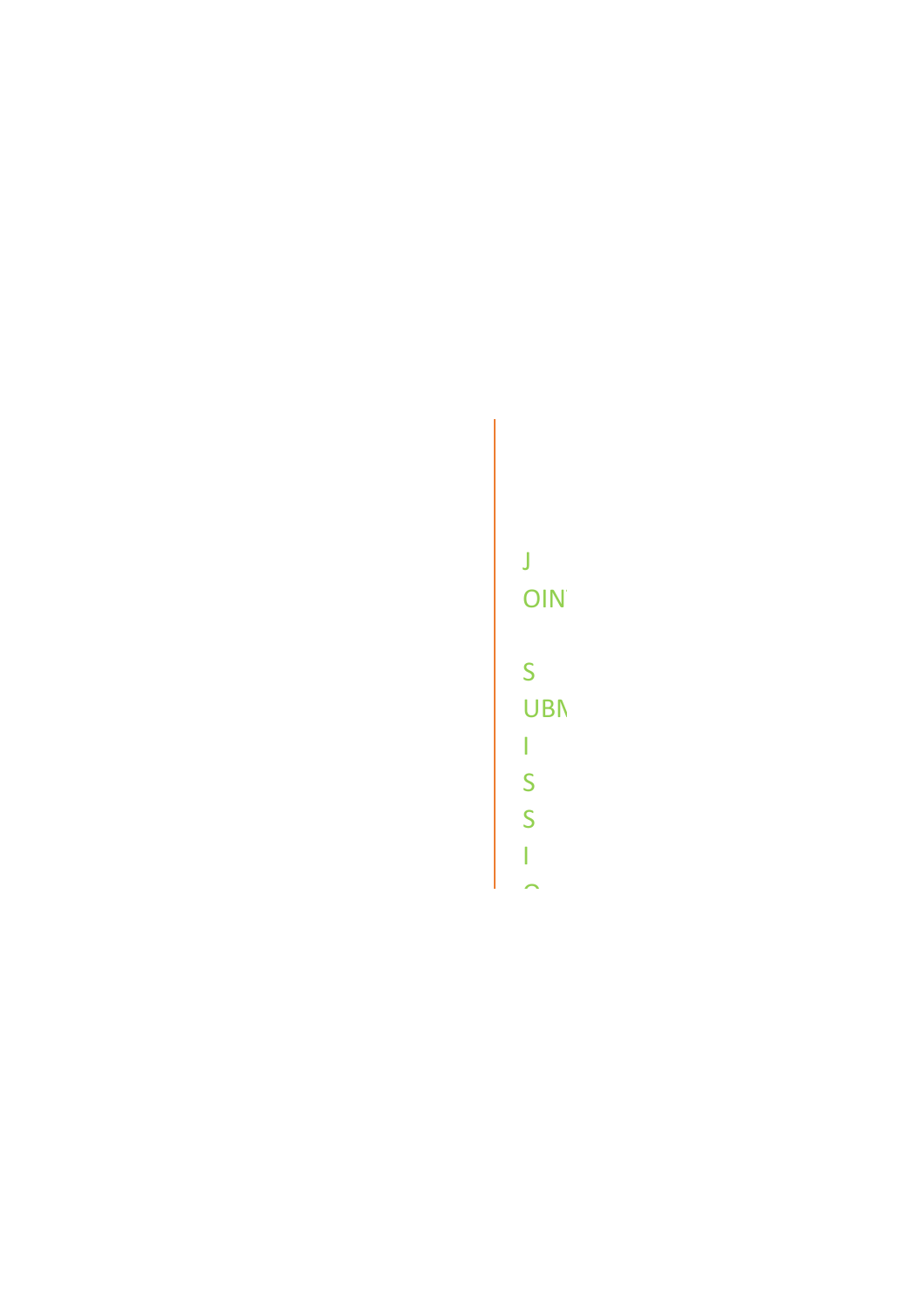### **Introduction**

- 1. The Coordinating Assembly of Non-governmental Organizations (CANGO) make this joint submission to the Universal Periodic Review (UPR), on issues related to social, economic and cultural rights. The repor<sup>t</sup> was developed jointly by members of CANGO (see annex 1). Originally started off as <sup>a</sup> network of Primary Healthcare providers in 1983, and later grew its mandate to coordinate the NGO sector. CANGO is <sup>a</sup> membership based, umbrella organisation for NGOs in Eswatini with <sup>a</sup> membership of more than seventy NGOs. Its mandate is to coordinate, facilitate joint advocacy, build capacity – both institutional and technical and also manages grants. The member organisations are clustered into consortia; namely children, youth, gender, food security and livelihoods, media, HIV/AIDS, Human Rights and Governance, and the Elections Support Network.
- 2. The submission focuses on the following:
	- Guarantee and non-discrimination in the exercise of socio-economic rights and the right to adequate standard of living
	- The recognition of the right of everyone to the enjoyment of the highest attainable standard of physical and mental health
	- Г State obligation to provide free and compulsory primary education, equally accessible secondary and higher education in its different forms (technical and vocational)

# **Previous UPR of Eswatini**

3. During the 25<sup>th</sup> session of the UPR, Eswatini accepted recommendation from Maldives and South Africa to expedite implementation of the National Disaster Management Act<sup>i</sup>, and to strengthen the National Disaster Management Authority (NDMA) in the countryii respectively. The COVID 19 global pandemic exposed Eswatini'<sup>s</sup> failure to implement these recommendations. In announcing the partial lockdown on Friday 27 March 2020, the late Prime Minister Ambrose Mandvolo Dlamini stated that he had been commanded by his Majesty the King to do so, ye<sup>t</sup> the Act does not make reference to His Majesty. Further, the National Commissioner of Police, William Dlamini, imposed further travel restrictions requiring people to have letters of permission to be travelling. While in terms of section 10 (1) (d) of the Act the Commissioner of Police or <sup>a</sup> person appointed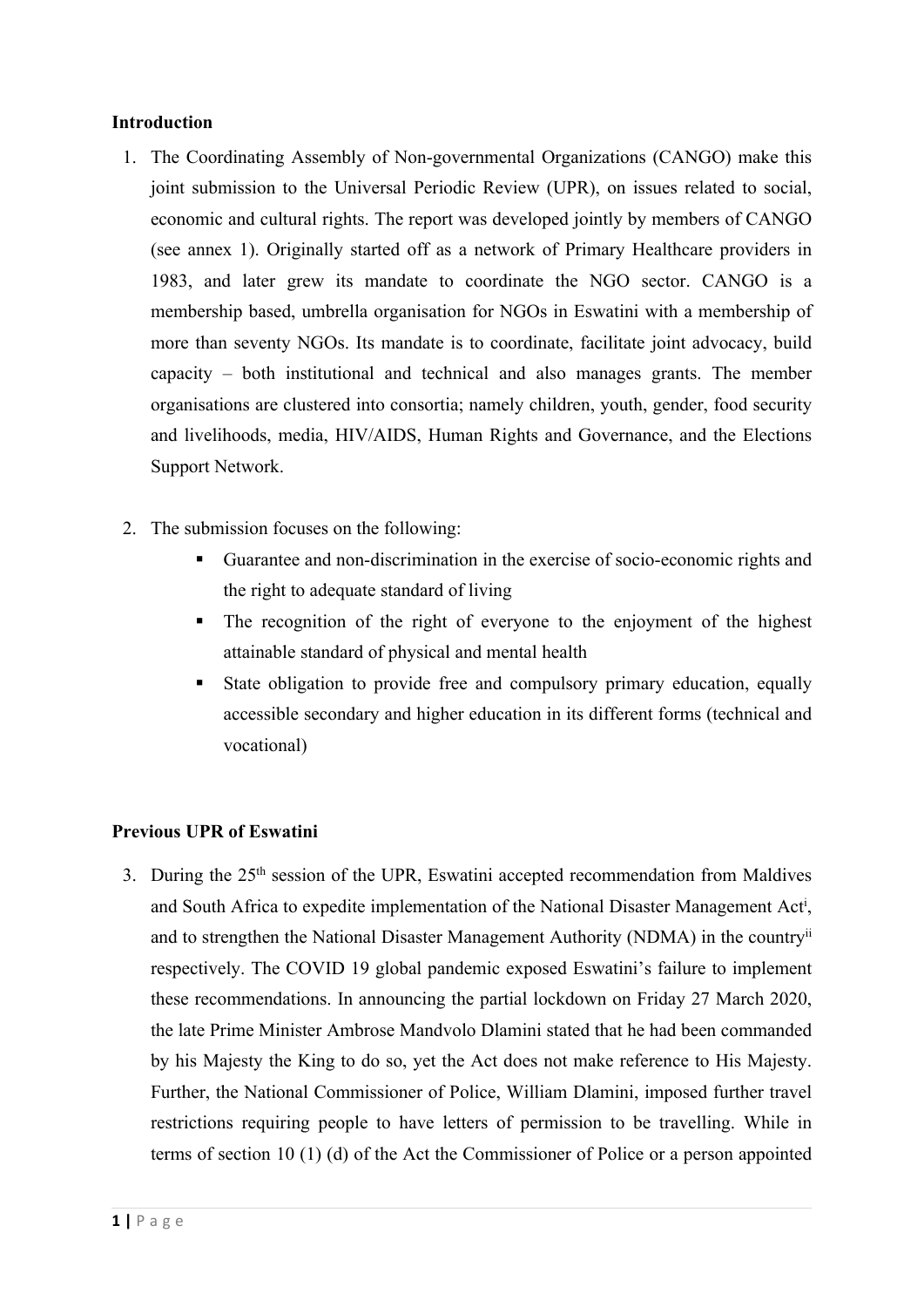by him is <sup>a</sup> member of the National Disaster Management Council he has no power in terms of the Act to make any pronouncements on national disaster. Due to the massive internal repression in Eswatini, security forces are generally brutal. There were reported incidents of people being harassed and beaten for travelling to town for one reason or another. The brutality contradicts some of the measures pu<sup>t</sup> in place that allow people to go out only for essential purposes, such as buying food and medication. There right to privacy of people was also grossly violated by the security forces as people taking chronic medication were required to produce their medical cards. People Living with HIV, for example, were forced to produce their cards as proof that their date of refill of the ARVs was due.

4. The NDMA had no budget to respond to the pandemic. The entity made appeals for donations from the private sector, individuals and donor agencies for financial support. The national budget allocated to the NDMA is not nearly enough to respond to disasters save for <sup>a</sup> large sum of the subvention goes towards personnel costs and other administrative costs. Out the SZL100million requested pledge, the NDMA ended up receiving less than their projected budget.

# Recommendations

- e Strengthen the authority and resource capacity to timeously respond to crisis situations.
- c Implement the Disaster Management Act in its accordance, and entrust the NDMA to lead in disaster response

# **Eswatini'<sup>s</sup> International Obligations**

5. During the 25<sup>th</sup> Session of the UPR, Eswatini received a recommendation from Portugal to, "consider establishing <sup>a</sup> permanen<sup>t</sup> inter-ministerial committee responsible for the implementation of its international human rights obligations, inter alia, for coordinating the drafting of the national reports to the treaty bodies and for organizing country visits by the Council's special procedures"iii. The Kingdom of Eswatini has since established a National Reporting Mechanism which is in charge of state party reporting to the UN and AU human rights mechanisms. The mechanism is coordinated by the Ministry of Justice and Constitutional Affairs. The civil society in Eswatini commends this positive step and look forward to timely reporting, involvement of CSOs and NGOs in the development of state party reports, and follow up on implementation of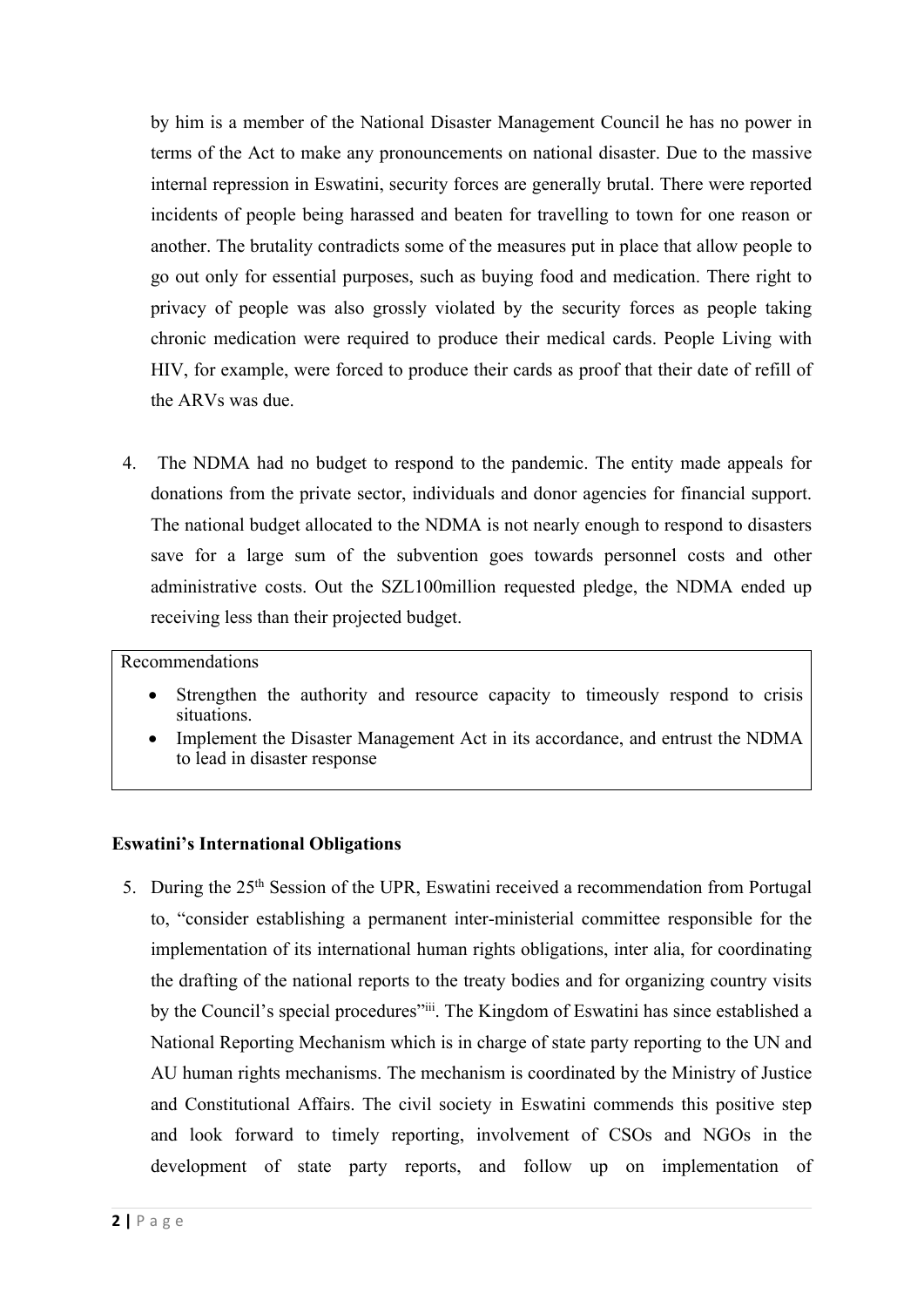recommendations by relevant ministries or institutions and the general duty bearers.

6. Having ratified the International Covenant on Economic Social and Cultural Rights in 2004, the state party has not submitted the initial and subsequent reports for review by the Committee of Experts on the ICESCR.

Recommendations

- Г The state party should submit all pending reports for review under the United Nations human rights systems, and reach out for suppor<sup>t</sup> where necessary in order to ensure timeous reporting, especially for the ICESCR, CAT, and CRPD.
- Allocate adequate funding for the effective operation of the Eswatini national mechanism for reporting and follow-up.

### **National Law**

- 7. The status of economic rights in Eswatini remain elusive. The Constitution of the Kingdom of Eswatini, that came into force in 2006 does not accommodate economic rights under its Bill of Rights, besides the right to free primary education (Section 29:6) accommodated under the banner of the rights of <sup>a</sup> child. Rights classified as economic, social, and cultural rights are contained outside the Bill of Rights; they are instead in chapter 4 captioned as Directive Principles of State Policy and Duties of the Citizen which is not justiciable.
- 8. Moreover, Eswatini still has some laws that undermines the enjoyment of economic, social and cultural rights. The Vagrancy Act No. 39 of 1963 disadvantages people who are homeless and empowers the police to arrest them. A vagran<sup>t</sup> is defined by the Act as <sup>a</sup> person who has neither lawful employment nor lawful means of subsistence for his/her maintenance; having no fixed abode; wandering abroad and placing himself in <sup>a</sup> public place to beg or gather arms or procuring <sup>a</sup> child/children to do so; or living or lodging in <sup>a</sup> place which the Minister has declared by notice in the Gazette to be unfit for living in.
- 9. The role of the law and the courts cannot be overemphasised in the protection of human rights. Eswatini operates <sup>a</sup> dual legal system, common law which is based on Roman Dutch law and customary law that is based on Swazi law and custom. The challenge with Swazi law is that it is not codified and is based on patriarchal systems of traditional norms which is often in conflict with common law, constitutional and recognised human rights standards. This has resulted in conflicts leading to numerous violations of group rights, women's rights in particular, despite constitutionally guaranteed equality, where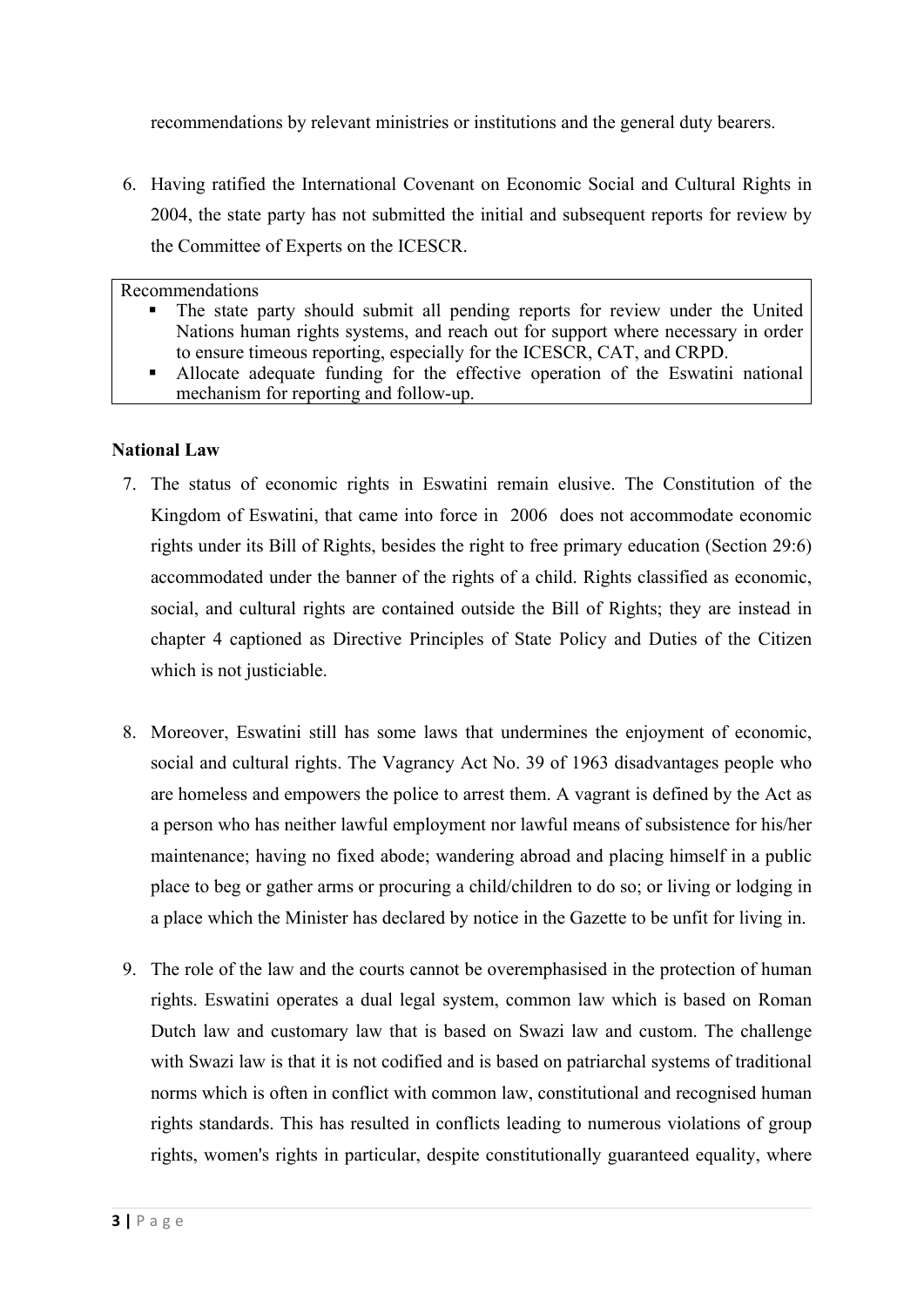women married in common law and customary law assume minority status. However, we welcome the court judgement that annulled marital power, and allows women the right to equality with their spouses. Married women now have the right to contract, administer property, and sue or be sued in court. The traditional legal system recognises family tribunals, community structures such as the chiefs and constituency head-men to deal with matters of Swazi (traditional) Law and Custom. In such instances, widowed women who have lost property rights, in particular land after their husbands pass on are not able to be fairly treated or have their grievances resolved in their favour.

10. In Eswatini international law and domestic law are viewed as two separate legal systems. Hence, international law if not domesticated is no force in the kingdom. This combined with the state party'<sup>s</sup> shortcomings in submitting reports under the UN human rights systems on the status of human rights in the country undermines the universality concep<sup>t</sup> of human rights.

Recommendation:

Economic, social and cultural rights are equally important. The state should make efforts to incorporate economic, social and cultural rights in the country'<sup>s</sup> legal framework; and also allocate adequate resources for their achievement and enjoyment in the country.

# **Guarantee and Non-discrimination in the Exercise of Social, Economic Rights and the Right to Adequate Standard of Living**

11. Land is <sup>a</sup> major source of livelihood, and <sup>a</sup> gateway to some of the economic, social and cultural rights. In terms of Section 211 of the Constitution, land continues to be vest in the King in trust for the Swazi nation, this in reference to Swazi Nation Land (SNL) and concession; save privately held title deed land (TDL). SNL land is allocated by chiefs based on <sup>a</sup> system of patronage. The lack of security of land tenure has exposed people to land evictions which has an impact on their wellbeing, exposes them to poverty, lack of housing and means of livelihood through agriculture which is what most people in rural areas depend on for subsistence. In April 9<sup>th</sup>, 2018 dozens of people, including more than 30 children, were left homeless after their homes were demolished by 20 armed police and bulldozers in the farming area of Embetseni in Malkerns. These evictions were carried out without following due process. The affected people were not provided with any alternative accommodation, forcing some of them to take refuge at <sup>a</sup>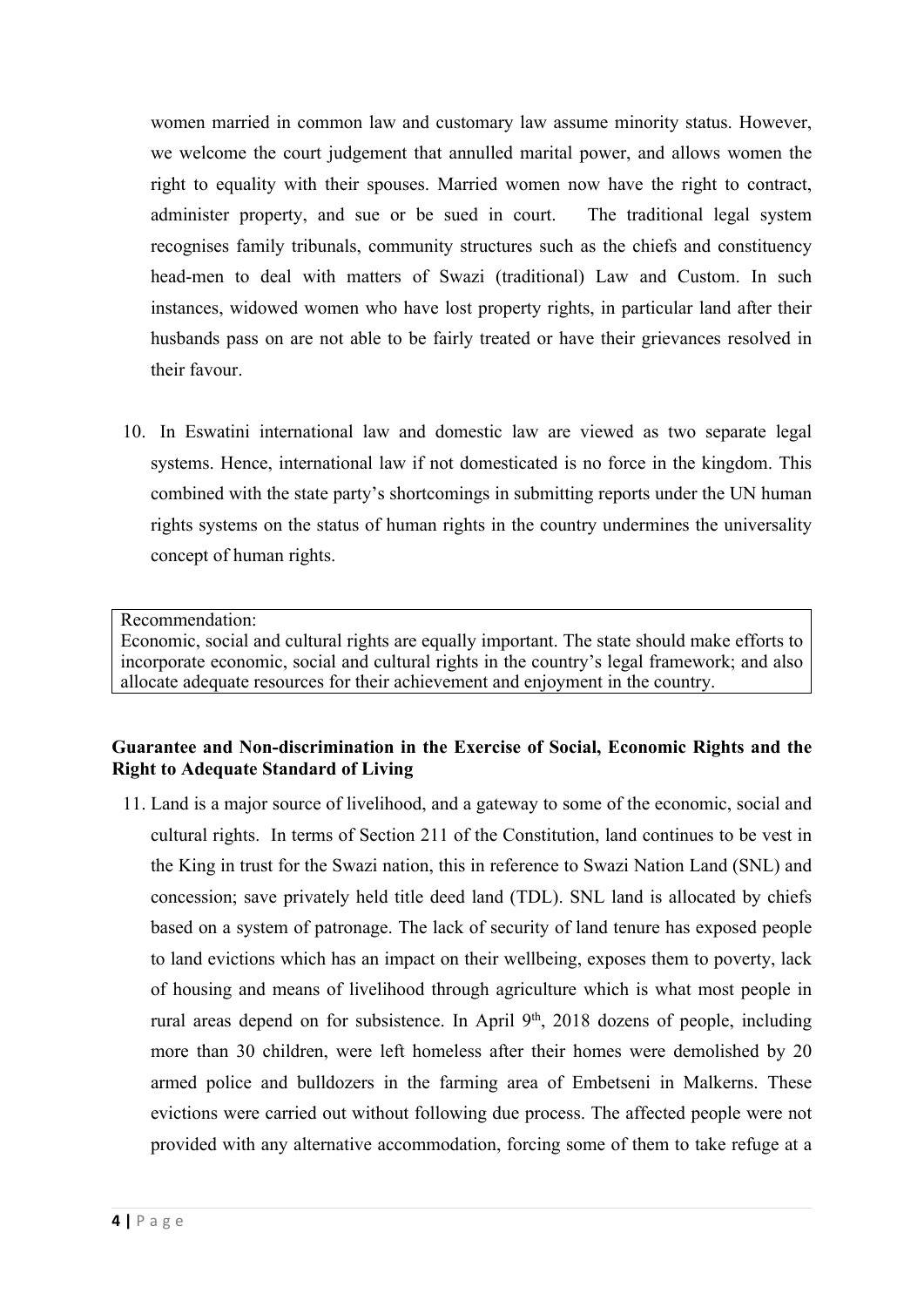local school. Others slept in the open at the site of the demolitions with their belongings, while some slept in <sup>a</sup> chicken shed. One family slept at the Chief'<sup>s</sup> residence.

- 12. In other related incidents, in Mbondzela, Gege, in the Shiselweni region, approximately 45 homesteads, including at least 38 children, faced eviction from Title-deed Land. The residents had appealed to the Minister of Natural Resources and Energy (MNRE), who referred the matter back to the Central Farm Dwellers Tribunal for reconsideration. The residents allege that there are at least 17 graves on the disputed land.
- 13. In <sup>a</sup> recent development, <sup>a</sup> farm owner with <sup>a</sup> title deed for Portion 3, Farm 982 situated in Sicunusa has experienced what he terms as <sup>a</sup> hostile take-over of his farm. Soldiers have been deployed at the farm by <sup>a</sup> senior member of the Umbutfo Eswatini Defense Force (UEDF), who also happens to be <sup>a</sup> member of the Royal family. The farm owner had been mining quarry in the farm with <sup>a</sup> commercial mining license acquired in 2013 and expired in 2018. The Mines and Minerals Act does not classify quarry as <sup>a</sup> precious metal or stone. It is defined as <sup>a</sup> building or construction material which is mined freely by private companies and individuals. The Minister of Natural Resources and Energy, when questioned on the matter cited Section 213 of the Constitution which stipulates that all minerals and mineral oil, under or upon any land should after the commencement of the Constitution continue to vest in Ingwenyama (King) in trust for the Eswatini nation as vested on April 12, 1973. It has emerged that the member of the royal family who deployed soldiers to guard against any activity on the private farm owned by Mr Mandla Mkhaliphi, Managing Director at NDI Investments (Pty) Limited has applied for <sup>a</sup> mining licence to mine the same property. It is worth mentioning that this unfortunate incident is only befalling Mr Mkhaliphi amongs<sup>t</sup> many other private companies and citizens who continue to mine quarry in the country. These are located in Nkwalini, Nokwane, Mbabane, Gwayimane, Sikhuphe. All these are not even documented in the governmen<sup>t</sup> official mineral resource repository of 2006.
- 14. A repor<sup>t</sup> produced by CANGO titled, "Scoping Mission to Generate Knowledge on the State of the Extractive Industry in the Kingdom of Swaziland (now Eswatini)" in 2018; reveals some other areas of urgen<sup>t</sup> attention in the area of mining in the country. The issue of mining shares as articulated by the Mines and Minerals Act, 2011 begs questions when appreciated with the same Acts assertion that all minerals vest in the King for the Swazi nation. The Act also provides for another share split to government.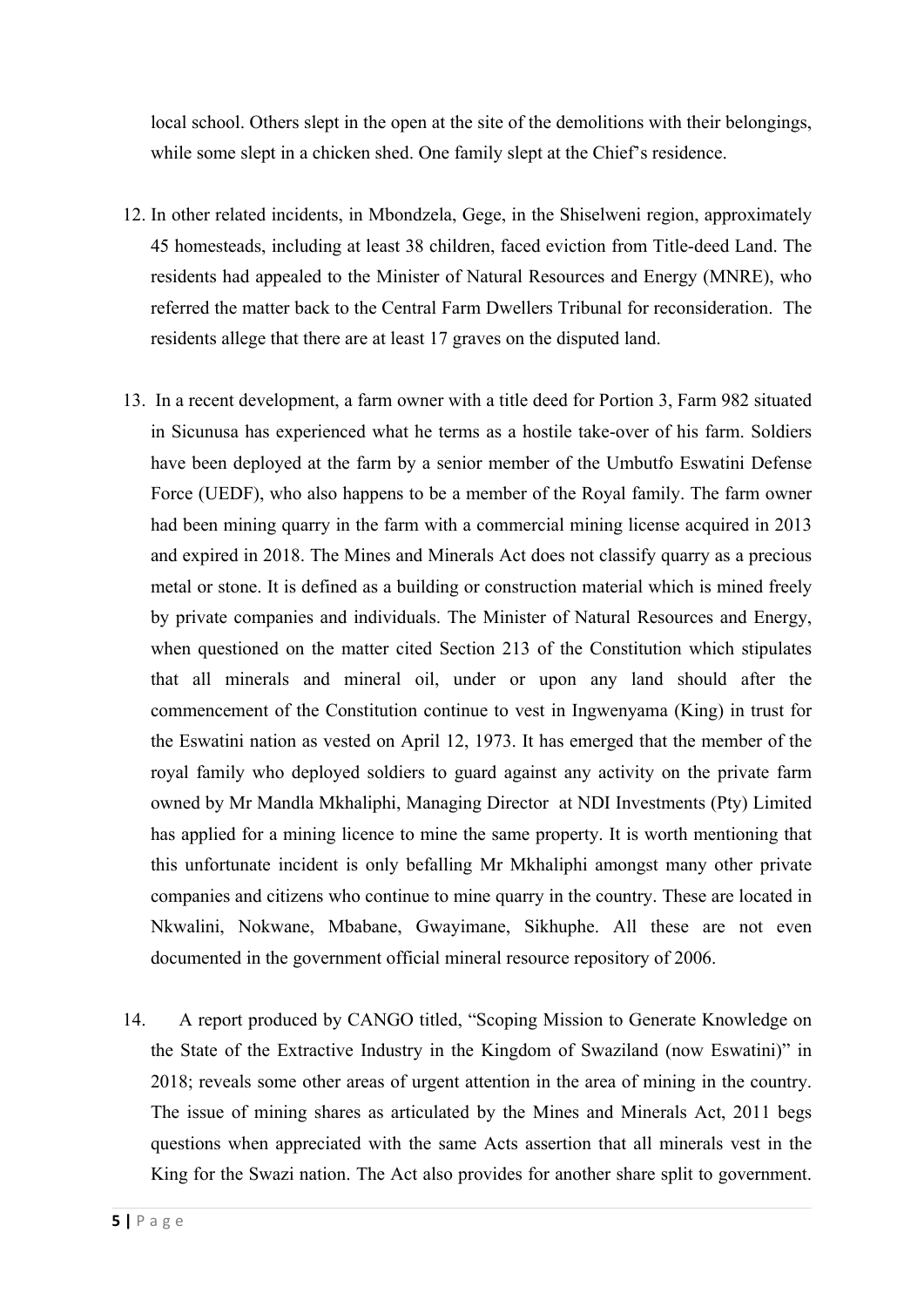Therefore, the repor<sup>t</sup> accounts that if the King acts in trust for the nation, the King'<sup>s</sup> share is counterproductive since governmen<sup>t</sup> is capable to handle the shares for the benefit of the Swazi nation. Moreover, governmen<sup>t</sup> shareholding has <sup>a</sup> grea<sup>t</sup> potential for accountability, transparency and ensuring <sup>a</sup> fair distribution on beneficiation of the resources and value add to the nation and local communities where the mining activity occurs.

- 15. Section 22 (1-7) of the Mines and Minerals Act enumerates restricted areas for mining or prospecting, such areas of cultural significance, game reserves, within town, biodiversity rich areas. However, what has been observed is that there is <sup>a</sup> huge challenge between balancing and managing conflict regarding economic benefits and environmental management. A mining right was granted to extract iron ore and jeopardised the chances of the country to declare Malolotja as <sup>a</sup> word heritage site. In recent times, it has been observed that the construction industry has erroneously constructed building in wetlands. This has been specifically the case in the construction of "The Bridge Shopping Complex, Build It-Hardware & PUMA filling station", Mbabane.
- 16. The Country has no land policy as the draft policy was abandoned during the constitution making process with <sup>a</sup> commitment to be finalised once the Constitution was pu<sup>t</sup> in place. To date the land policy efforts towards completing and adopting the land policy have not been made.

#### Recommendations:

- Beneficiation on natural resources should be ensured within the legal framework and in practice; and governmen<sup>t</sup> to channel back mineral proceeds to social services for the citizens and communities where mining is occurring.
- 6 Address the land security issues to enable emaSwati to hold ownership and land security to the land they occupy.
- $\bullet$  Where there are evections, due process of relocation, informed consent and compensation should be adhered to.

#### **Right to Health**

17. The Government of the Kingdom of Eswatini has worked impressively and collaboratively with different stakeholders in curbing the HIV/AIDS scourge and has over-achieved the 90-90-90 global target to reaching 92-93-94 in 2018 (UNAIDS, 2019a). The 90-90-90 represents <sup>a</sup> percentile target to be achieved by 2020, that: 90% of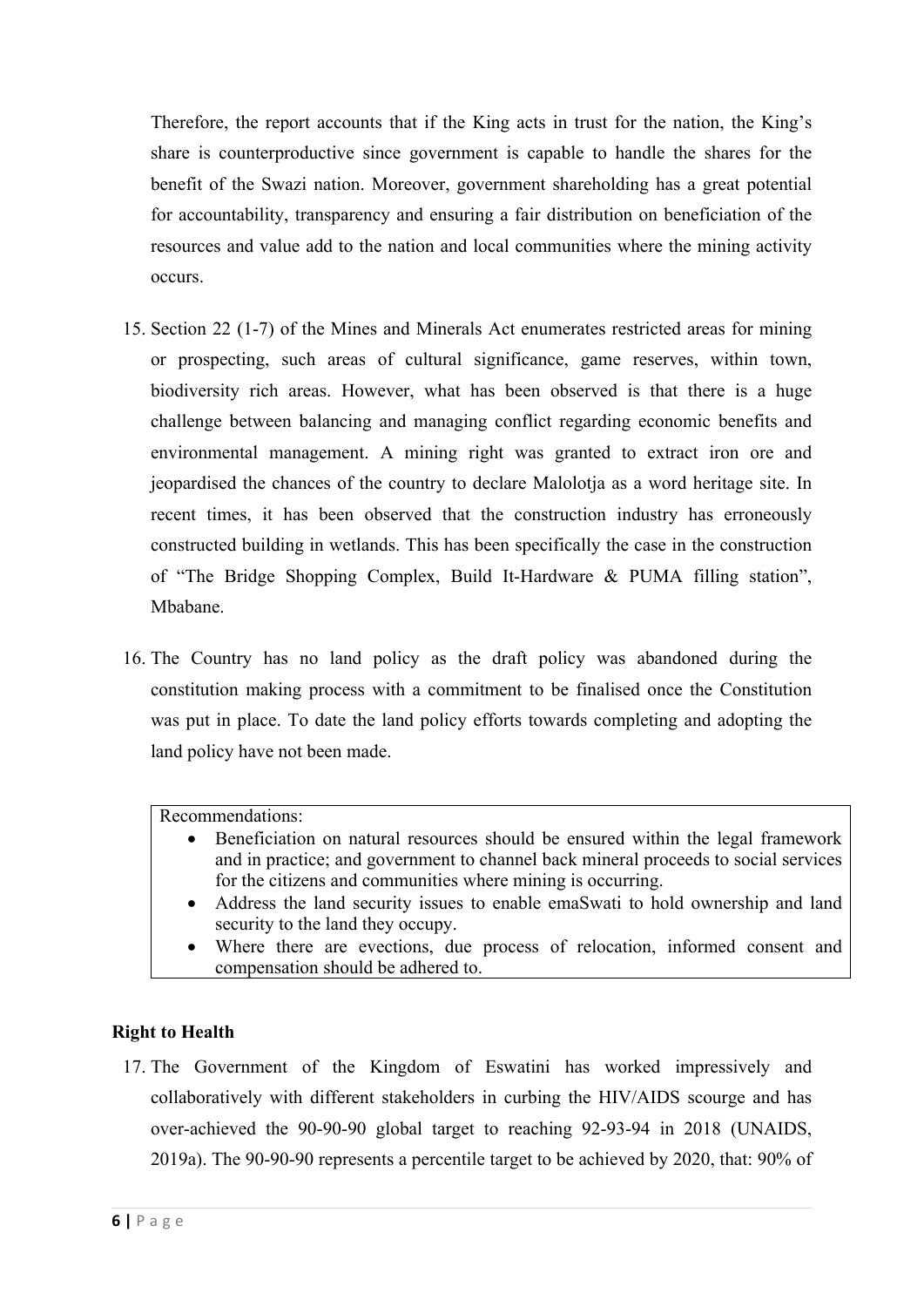all people living with HIV will know their HIV status; 90% of all people with diagnosed HIV infection will receive sustained antiretroviral therapy; 90% of all people receiving antiretroviral therapy will have viral suppression<sup>iv</sup>.

- 18. With the strides made in the fight against HIV, the concerns to regress emanate from the national health budget for 2019/2020 estimated to be E2.2bn which falls below the 15% threshold of the Abuja Declaration on HIV, Tuberculosis and other related infectious diseases.
- 19. In an assessment conducted by the World Health Organizations on Eswatini'<sup>s</sup> ability to attain Universal Health Coverage, the following areas of improvement were noted ranging from declining national immunization programme, inadequate workforce and failure to retain skilled personnel, urban bias in provision of service and gaps in the implementation of the Essential Health Care Package.
- 20. There is a perpetual shortage of drugs which were reported in the 25<sup>th</sup> UPR session in 2016. In recent times, governmen<sup>t</sup> clinics have struggled to provide basic service as antenatal care medical supplements. Expectant mothers are written prescription to purchase supplements privately. Medical supplies for chronic ailments, like epilepsy, diabetes, and hypertension amongs<sup>t</sup> others would be in shortage. This has been attributed to constraints in the health budget, governmen<sup>t</sup> pending debts with suppliers and communication breakdown between health facilities and the Central Medical Stores.
- 21. Anetwork of organizations called the Non-Communicable Disease consortium, under the ambits of CANGO, have articulated some of the issues faced in the health sector. Cancer patients have no access to highly required treatments such as radiography and chemotherapy, particularly in public hospitals. The country still relies heavily on neighbouring South Africa for such services ye<sup>t</sup> the country has the highest rate of cervical cancer patients who accounts for 43.1% as articulated in the National Health Policy.
- 22. The governmen<sup>t</sup> responded to the COVID 19 pandemic by invoking <sup>a</sup> State of Emergency as per section 29 of the Disaster Management Act on 17 March 2020. The Disaster Management Act, 2006 (the Act) provides for the establishment of the National Disaster Management Agency (NDMA) <sup>a</sup> parastatal under the Deputy Prime Minister'<sup>s</sup>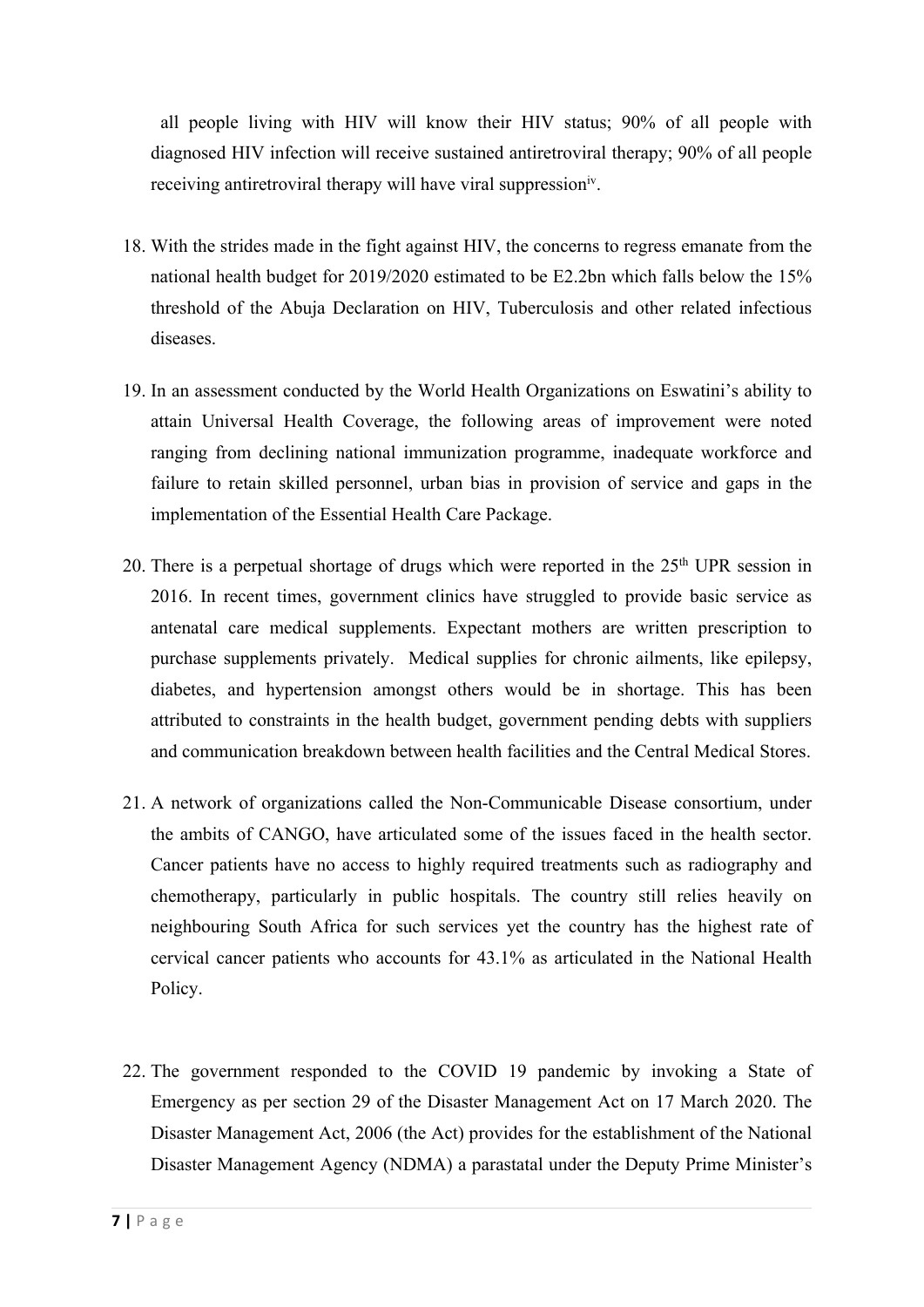Office – being the Minister responsible for disasters in Eswatini, to coordinate national preparedness and response to the various risks and disasters that occur in the country. With the urgency COVID 19 demanded, the Deputy Prime Ministers Office developed COVID 19 Regulations with the aim of curbing the spread of the virus and governmen<sup>t</sup> then reallocated funds and established resource mobilisation structure to respond to the pandemic through National Disaster Management Agency (NDMA).

23. However in the midst of the first and second wave of the pandemic, local media was constantly reporting on the lack of ambulances, PPE, Lack Oxygen, Drug shortages of medicines. Further, Emergency Response personnel through their labour unions protested the lack of adequate pay and lack of proper working tools. Arguably, the inability to provide enough proper working tools resulted in the loss of life of frontline workers such as nurses. The COVID 19 first and second wave saw politicians, prominent people being airlifted out of the country to neighbouring South Africa to receive medical attention related to COVID 19. This exposed the lack of investment in the country'<sup>s</sup> health system and infrastructure. Citizens who do not possess the resources to receive medical care outside the country are disadvantaged, which exacerbates inequality. The media also reported on instances where citizens died due to there not being any ambulances to take them to hospital.

Recommendations:

- c Expedite implementation of the National Disaster Management Act, and to strengthen the National Disaster Management Authority in the country.
- Decentralise and standardise access to health service through-out the country, in both rural and urban settings.
- e Budget allocation should be based on the real needs of the sector and in line with global standards and adherence to the right to health.

# **Right to Education**

24. In 2010, the Government of the Kingdom of Eswatini introduced the Free Primary Education Programme (FPEP) after <sup>a</sup> long-protracted court battle with civil society that forced the state to enforce Section 29 (6) of the Constitution which provides that within three years of the adoption of the Supreme Law, there shall be free and compulsory education at primary school. The Government started to implement FPE in phases starting with grades I and II in 2010. In 2011, the European Union supported the Government by paying for the first grade until its suppor<sup>t</sup> came to an end in 2018. Government pays E580 (is equivalent to US\$38.16 at an exchange rate US\$1= E15.20)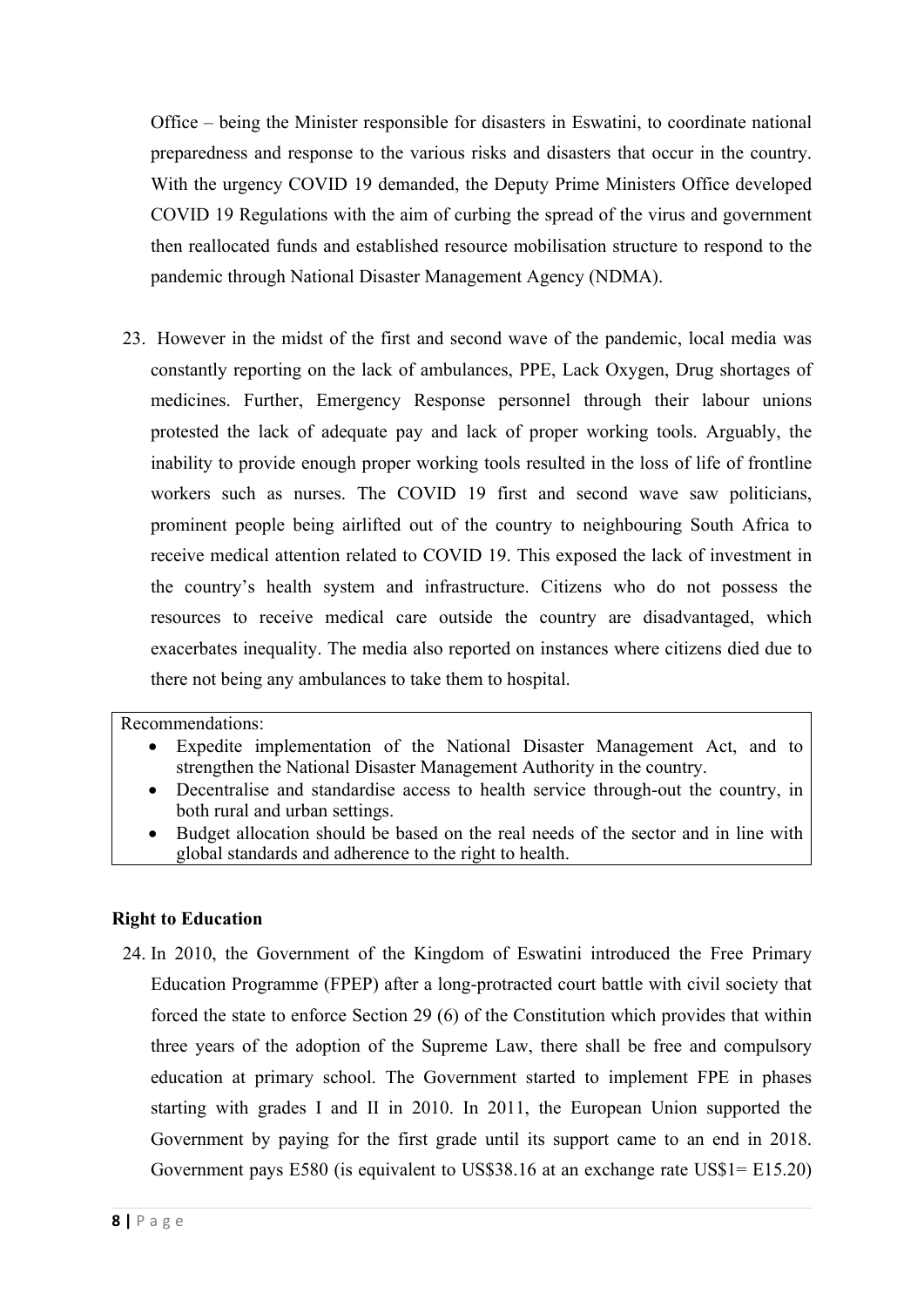for each child'<sup>s</sup> tuition, supplies food and stationery in all the grades plus an exam fee for those in Grade VII. School principals continue to charge parents additional fees dubbed Top-Up Fees (TUF) in addition to Government'<sup>s</sup> grant, much against the Constitution and the court order. Principals argued that the Government was not providing adequate resources to run schools which has bankrupted schools leading to failure for the administrations to pay suppor<sup>t</sup> staff.

- 25. While the Government has <sup>a</sup> Constitutional obligation to deliver the FPEP, it has continually claimed that its financial woes have become worse over the years. This however, is in light of continued investment in capital project with weak economic returns. In 2017, Ministry of Education and Training issued <sup>a</sup> circular that instructed schools principals to apply to the Minister of Education for charging TUF for construction projects. However, principals claim that MoET does not gran<sup>t</sup> them permission despite their applications which leaves them with no choice but to continue charging TUF, which is against the law. In all this mayhem, parents, guardians and the orphaned and vulnerable children continue to bear the burden of government'<sup>s</sup> failure to comprehensively deliver on its constitutional obligation.
- 26. In <sup>a</sup> survey commissioned by the Swaziland Network Campaign for Education for All in 2019, it transpired that some schools charge much higher TUFs, even with schools that are located within the same location and in close proximity with each other. Moreover, some schools have over and above the TUFs introduced some fund raising initiatives where students are allowed to wear civil clothes on Fridays at <sup>a</sup> fee payable to the school; which ranges from  $E2 - E10$  per student.
- 27. At primary education level, the quality of education is <sup>a</sup> very serious concern. Findings of the Eswatini Household Income and Expenditure Survey (EHIES, 2018) indicate that only 21.6% of pre-primary school going age children have access to Early Childhood Care and Development Education (ECCDE). The implication of this is that many children are enrolled to primary education without preparation for primary education. This also means that the children admitted at primary education levels may be at different levels in terms of knowledge and skills as the curriculum is not standardized.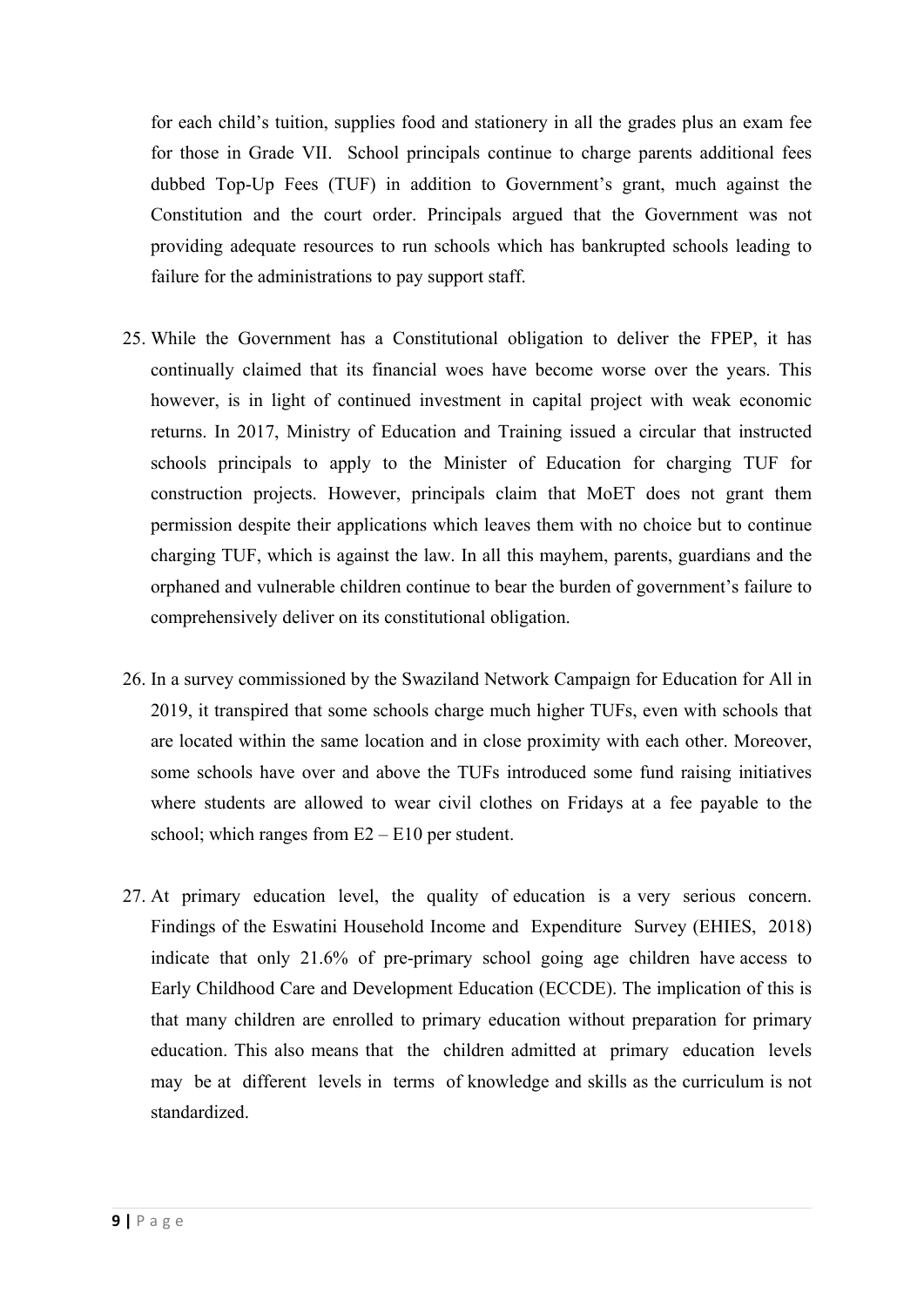- 28. Access to secondary education continues to be very limited and inequitable. The cost of secondary education is an area of concern for the sector. Some learners who started off at primary fail to reach higher secondary education, i.e. Form 5. This indicates <sup>a</sup> very inefficient system of education, which pushes out <sup>a</sup> large number of the children out of school. Moreover, access to Technical and Vocational Education and Training (TVET) as well as Higher Education (HE) institutions still remains limited. There is lack of reliable data on the number of secondary schools graduates who eventually access TVET and HE.
- 29. Through the Ministry of Education and Training, the governmen<sup>t</sup> is making attempts at ensuring an inclusive education for pupils. In July 2018 the MoET passed <sup>a</sup> policy, "The Government of the Kingdom of Eswatini National Education and Training Sector Policy". One of the strategic objectives of the policy is to ensure learners are able to reenter their former education and training establishment at an appropriate time and in <sup>a</sup> conducive and supportive environment if they leave prematurely, due for example to pregnancy or conflict with the law, or are assigned another suitable education or training establishment. Teenage pregnancy is one of the highest contributor of school drop-out. The Health Management Information System (HMIS) data reveals that 82,978 of school going girls were pregnan<sup>t</sup> between 2001 and 2017.
- 30. The policy only addresses re-entry of pupils who might have dropped out due to pregnancies and other social misgivings. It lacks in addressing retention and ensuring <sup>a</sup> conducive environment for learners and teachers to continue their enrolment even with their pregnancies. Some children who had been able to conceal their pregnancies have proven the possibilities that pregnan<sup>t</sup> pupils do cope in schools with their pregnancy. Moreover, they have had <sup>a</sup> higher chance of retention in the education systems than those who drop out and re-enter.
- 31. The subject of re-admission of teen-parent pupils has been <sup>a</sup> thorny one for some parents and teachers alike in the country. Some schools have stringent rules that disallow admission of pupils who had previously dropped out of school due to pregnancy claiming this will set <sup>a</sup> bad precedent and negatively influence other students. This sentiments are echoed by some parents. During the COVID enforced lockdowns, there has been <sup>a</sup> high recorded rate of teenage pregnancies. The Minister of Education has appealed to schools to admit pregnan<sup>t</sup> students which was departure point from